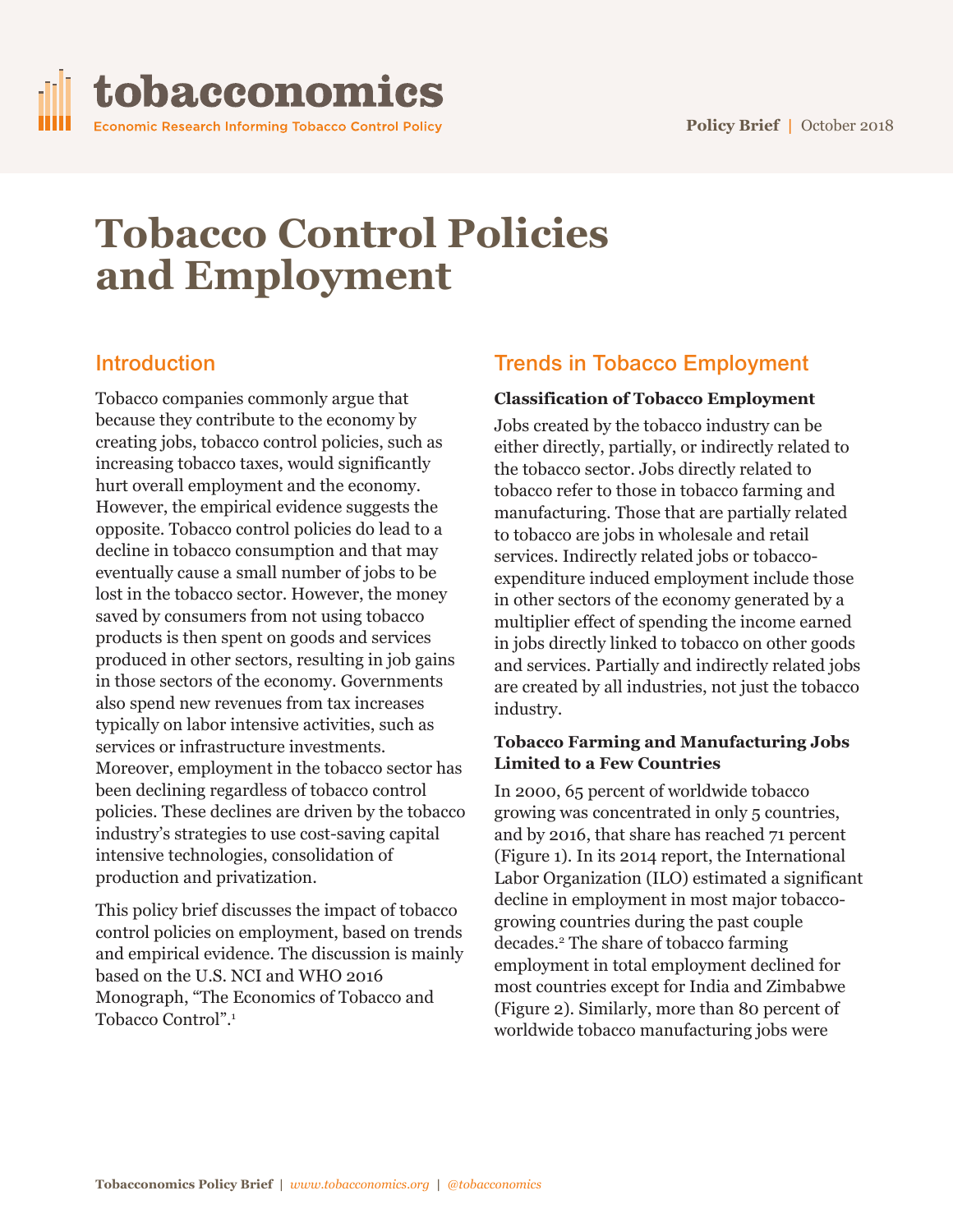concentrated in only 3 countries: India, Indonesia and China (Figure 3), but even in these countries, the share of tobacco manufacturing employment in total employment has been declining (Figure 4). Moreover, there has been a regional shift in employment in tobacco manufacturing from the Americas and Europe to South and East Asia and the Pacific (Figure 5). This shift in employment has been driven by various factors, such as globalization and changes in consumption from regions with declining tobacco consumption to regions where tobacco consumption has increased.

#### **Tobacco Industry has been Cutting Jobs in Tobacco**

One of the major contributors to the worldwide decline in employment in tobacco growing and manufacturing has been the tobacco industry itself. The industry has increased productivity through technological modernization, and has shifted toward more capital-intensive technologies and away from labor-intensive technologies. In addition, privatization of what used to be publicly owned (and often overstaffed) tobacco companies in many countries has resulted in a significant decline in the number of jobs in the tobacco sector. It is important to emphasize that these trends have been largely driven by the tobacco industry, which, like any profit-driven industry, has been focused on minimizing the cost of production.

#### **Economic Presence does not Imply Economic Dependence on Tobacco Sector**

While employment in tobacco may seem high in absolute terms, even in major tobacco producing countries, the share of tobacco farming employment in total employment is actually small (1.2% in Indonesia, 0.8% in China, 0.2% in India) (Figure 2). Similarly, the share of employment in tobacco manufacturing in total employment has been small and declining (0.5% in Indonesia, 0.1% in India, and 0.04% in China) (Figure 4). The value of tobacco manufacturing as percent of GDP is also estimated to be very small, especially in comparison to the value of total manufacturing, limiting the contribution of the tobacco sector to the overall economy (Figure 6).

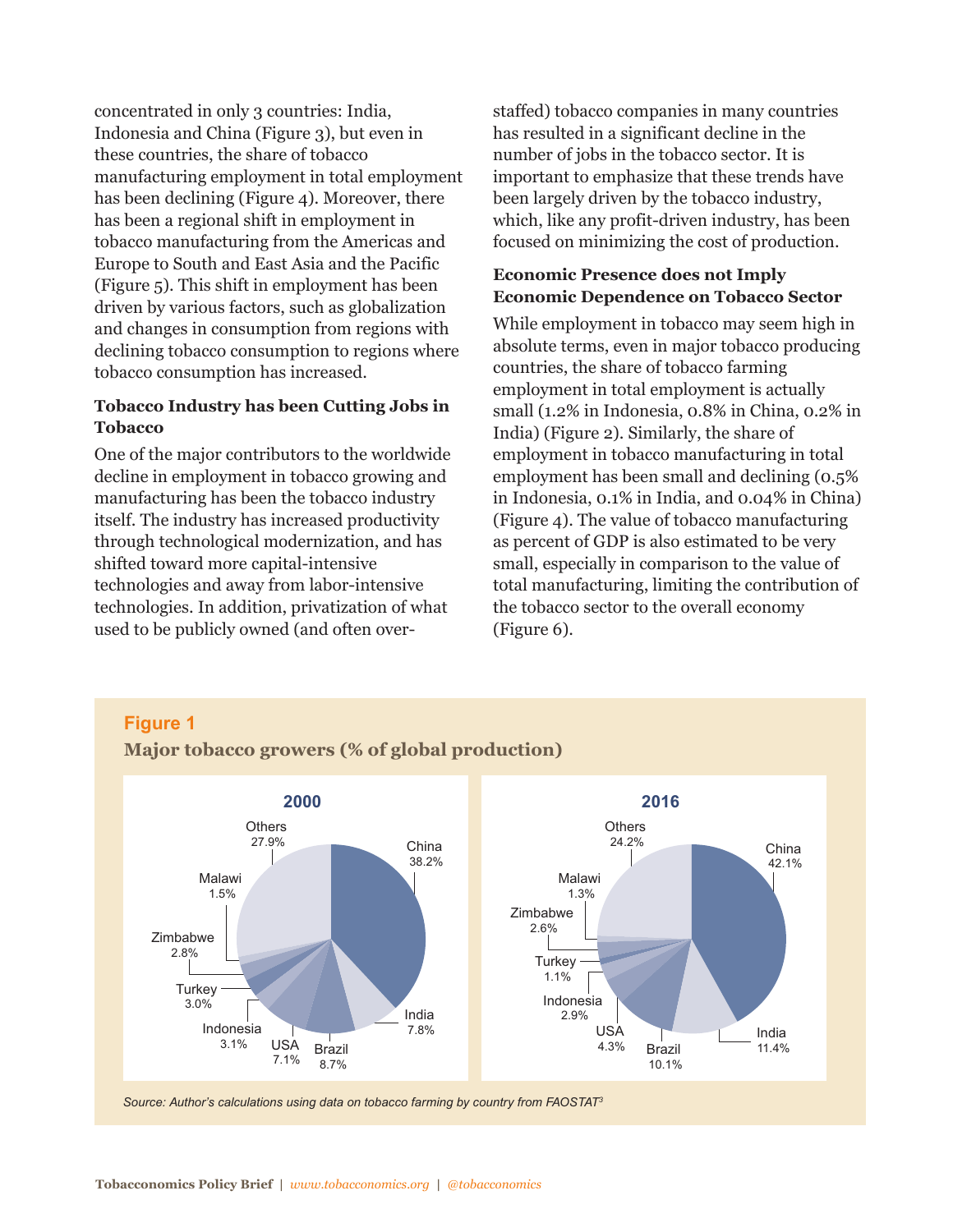



Source: Author's calculations using data from ILO 2014<sup>2</sup> (tobacco farming employment) and WDI<sup>4</sup> (total employment)





*Source: Author's calculations using data on tobacco farming by country from ILO 20142*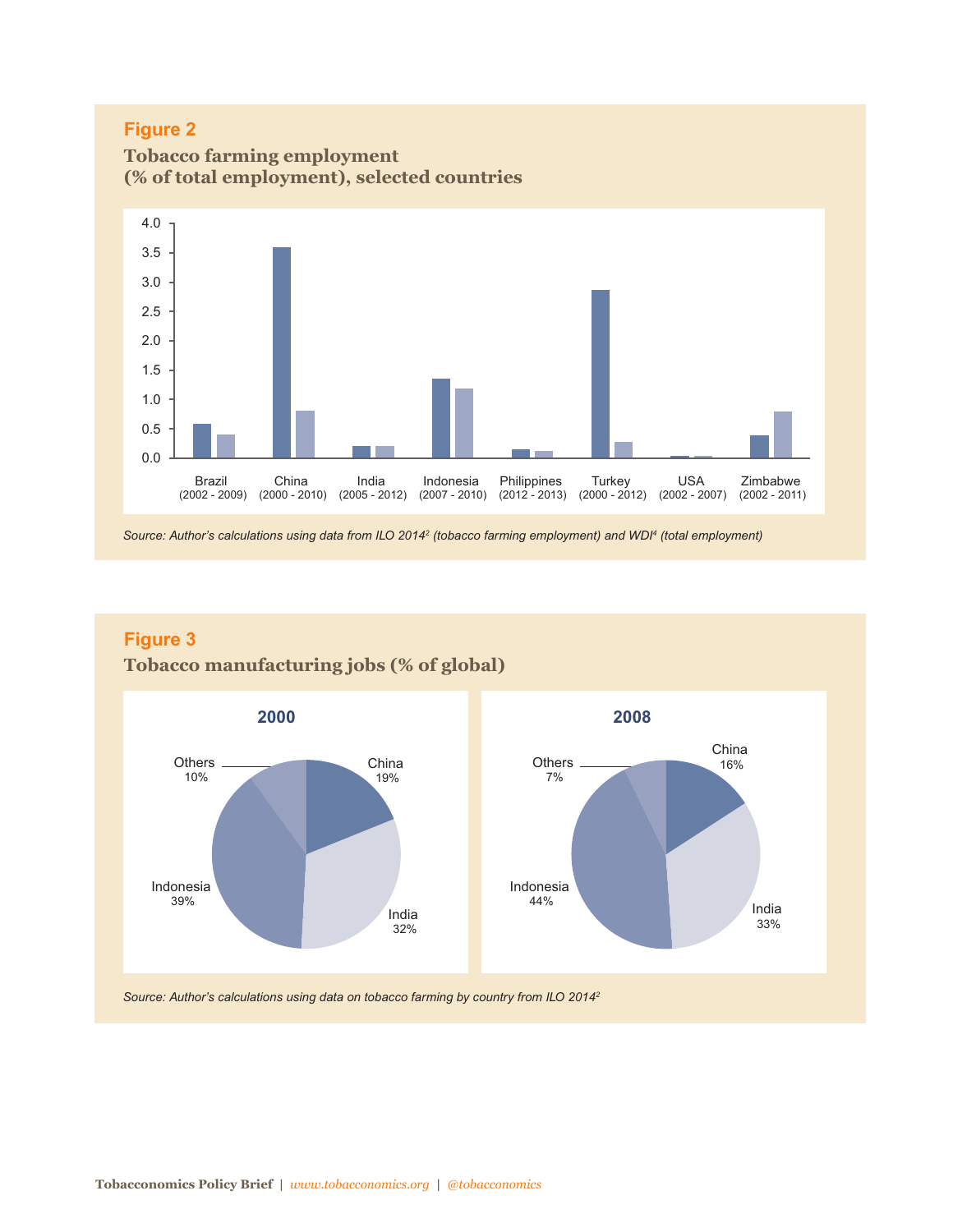

**Tobacco manufacturing employment**

Source: Author's calculations using data from ILO 2014<sup>2</sup> (tobacco manufacturing) employment and WDI<sup>4</sup> (total employment)

## **Figure 5**

**Tobacco manufacturing employment by region (% of total tobacco manufacturing)**



*Source: Author's calculations using data from U.S NCI and WHO (2016)1 (Table 15.1)*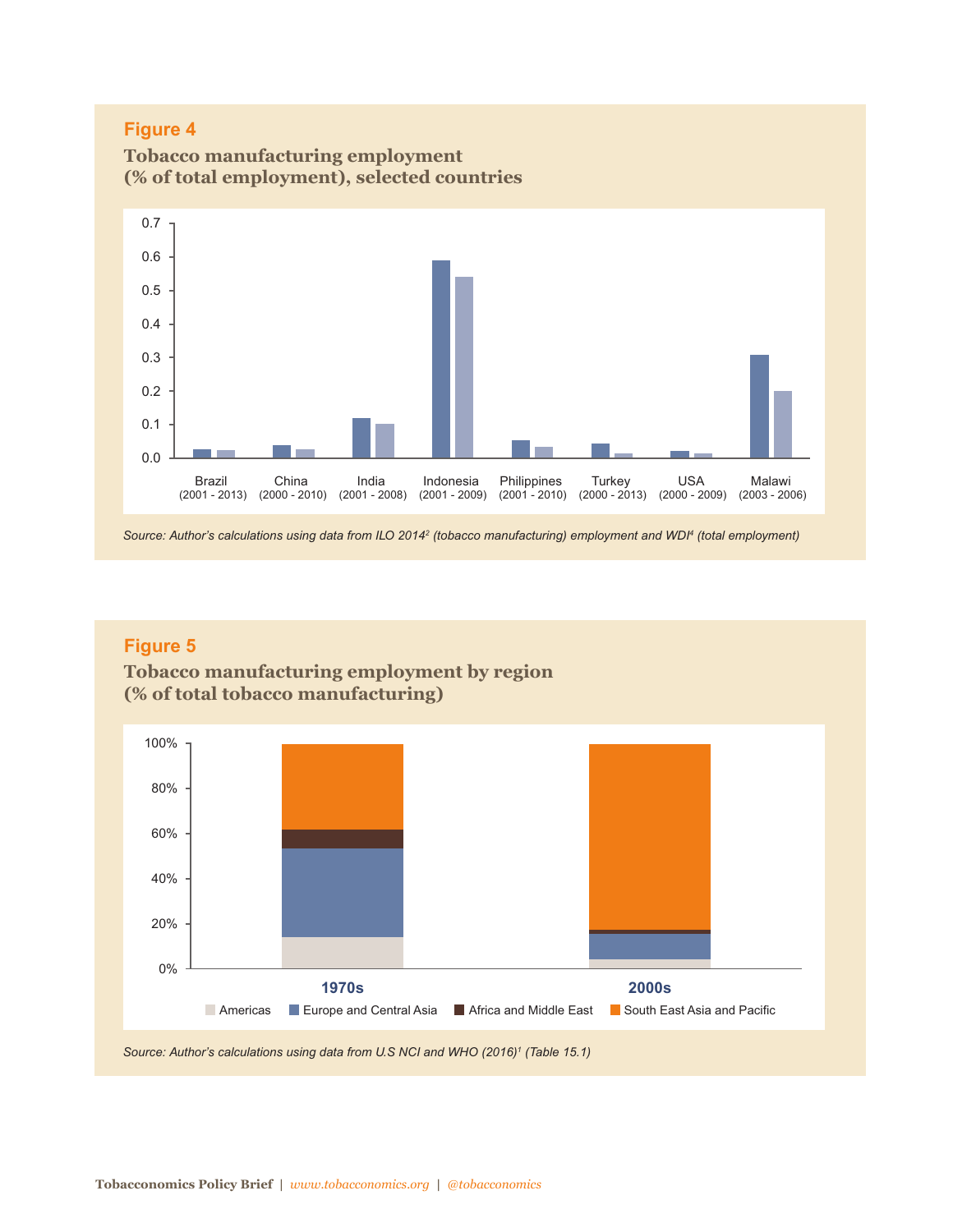**Contributions of tobacco manufacturing and total manufacturing to GDP (% of GDP)\*, selected countries, 2015 (unless otherwise indicated\*\*)**



*and Tanzania (2013); Malawi and UK (2012); Bangladesh and Thailand (2011); China (2008); Pakistan (2006).*

# **Measuring the Impact of Tobacco Control Policies on Employment**

#### **Defining the Gross and Net Impacts on Employment**

Gross impact refers to impact on all jobs in the tobacco sector, including those directly and indirectly related to tobacco. On the other hand, net impact also includes impacts on all other sectors of the economy, as a result of reallocation of funds not spent on tobacco consumption and from government spending of new tax revenues from tobacco tax increases.

#### **The type of tobacco trade economy in a country**

There are two major factors determining the impact of tobacco control policies on

employment. One factor is the labor intensity of the tobacco sector, relative to the other sectors of the economy. The more that tobacco production is capital-intensive, the smaller the impact on employment of any tobacco control policy. The second factor is the dependence of the domestic tobacco industry on imports (Figure 7), relative to the other sectors where tobacco consumers would otherwise spend their income. The more a country's tobacco sector depends on imports relative to the rest of economy, the more it will benefit in terms of overall employment as a result of a domestic tobacco control policy. This is because some, if not all, the funds which used to be spent on tobacco consumption but were leaving the country will likely be reallocated to other goods and services that are domestically produced.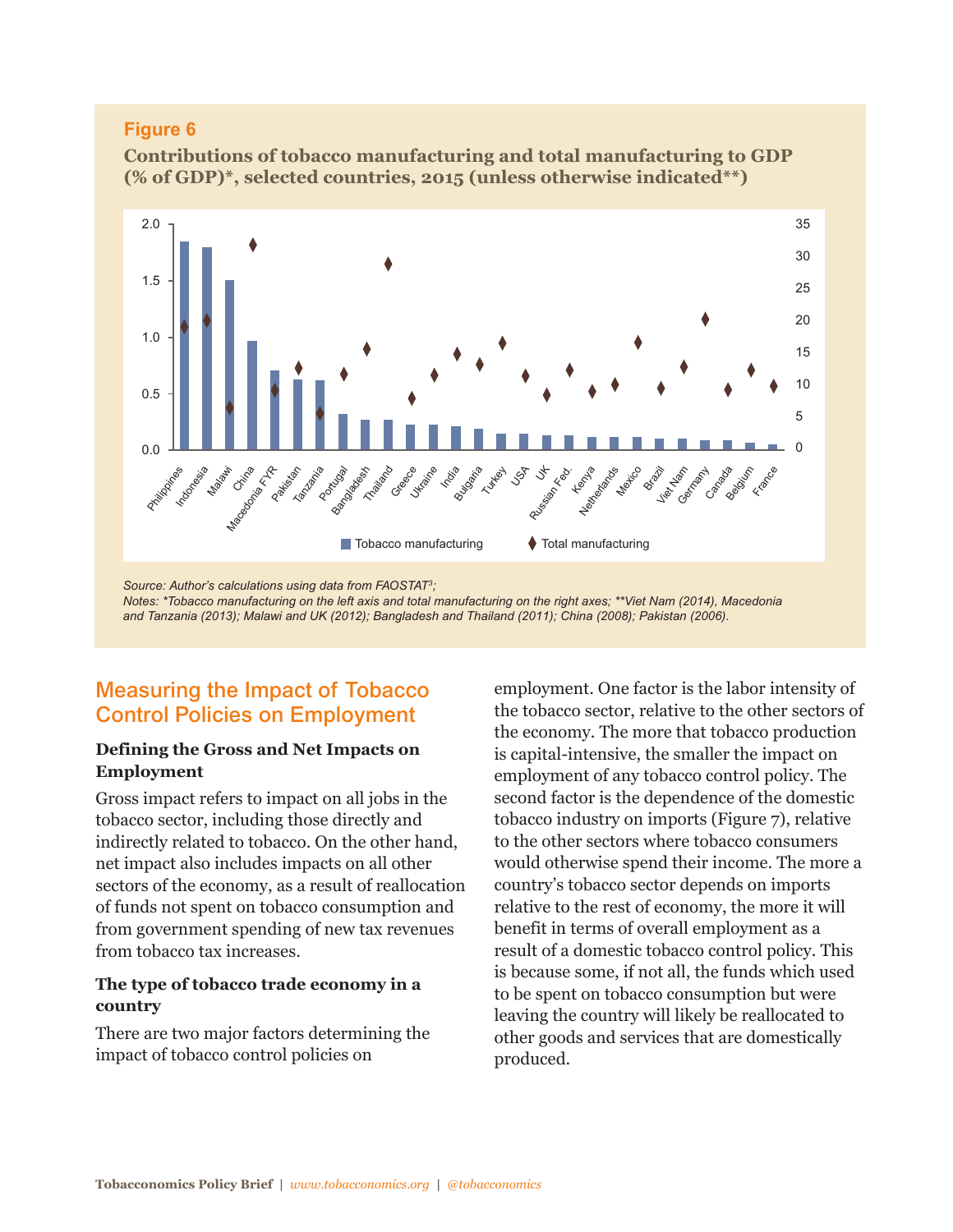**Figure 7**





## **Empirical Evidence of Impact on Employment**

#### **Tobacco Sector's Contribution to National Economies**

The estimated employment multiplier of the tobacco manufacturing sector in Indonesia is around 4.7, while for tobacco farming it is around 1.1. <sup>6</sup> Practically, this means that one newly created job in the tobacco sector may lead to creation of about 5 new jobs in other sectors. To put it into perspective, the estimated multipliers for some other sectors, such as air transport or rice manufacturing are above 13.5. Similarly, production and processing of certain food items, including flour and oil, have the estimated multipliers between 5.3 and 7.3. This is in line with an estimate that the contribution to GDP of tobacco manufacturing is only 0.5%, as opposed to the 22.6% contribution of overall manufacturing. Greece offers another example where the estimated multiplier for tobacco is around 2.6.

## **Tobacco Control Policies have either Net-positive or no Impact on Overall Employment**

Most studies find that the overall number of jobs may increase as a result of tobacco control

policies, as the job losses in the tobacco sector may be offset by job gains in other sectors of the economy. 8, 9, <sup>10</sup> As stated earlier, this is especially the case for countries that import more tobacco leaf or cigarettes than they produce locally. For the net-importing countries (Figure 8), as the tobacco tax increases, so does the government's revenue, which would then be spent on more labor-intensive activities, which supports job creation in those sectors. In any case, regardless of whether the estimated impact is negative or positive, the magnitude is estimated to be very small (less than 1%). The employment in netexporting countries (of either tobacco leaf or cigarettes) (Figure 9) may be negatively impacted by global changes in tobacco control policies, should their economies be highly dependent on the tobacco sector. Among netexporting countries, domestic tobacco control policies would not significantly impact employment. No impact or net-positive impact has also been found in countries which have specific tobacco-producing regions (e.g. USA, Canada, Zimbabwe). While these regions would experience job losses, the job gains in the nontobacco producing regions would offset the losses.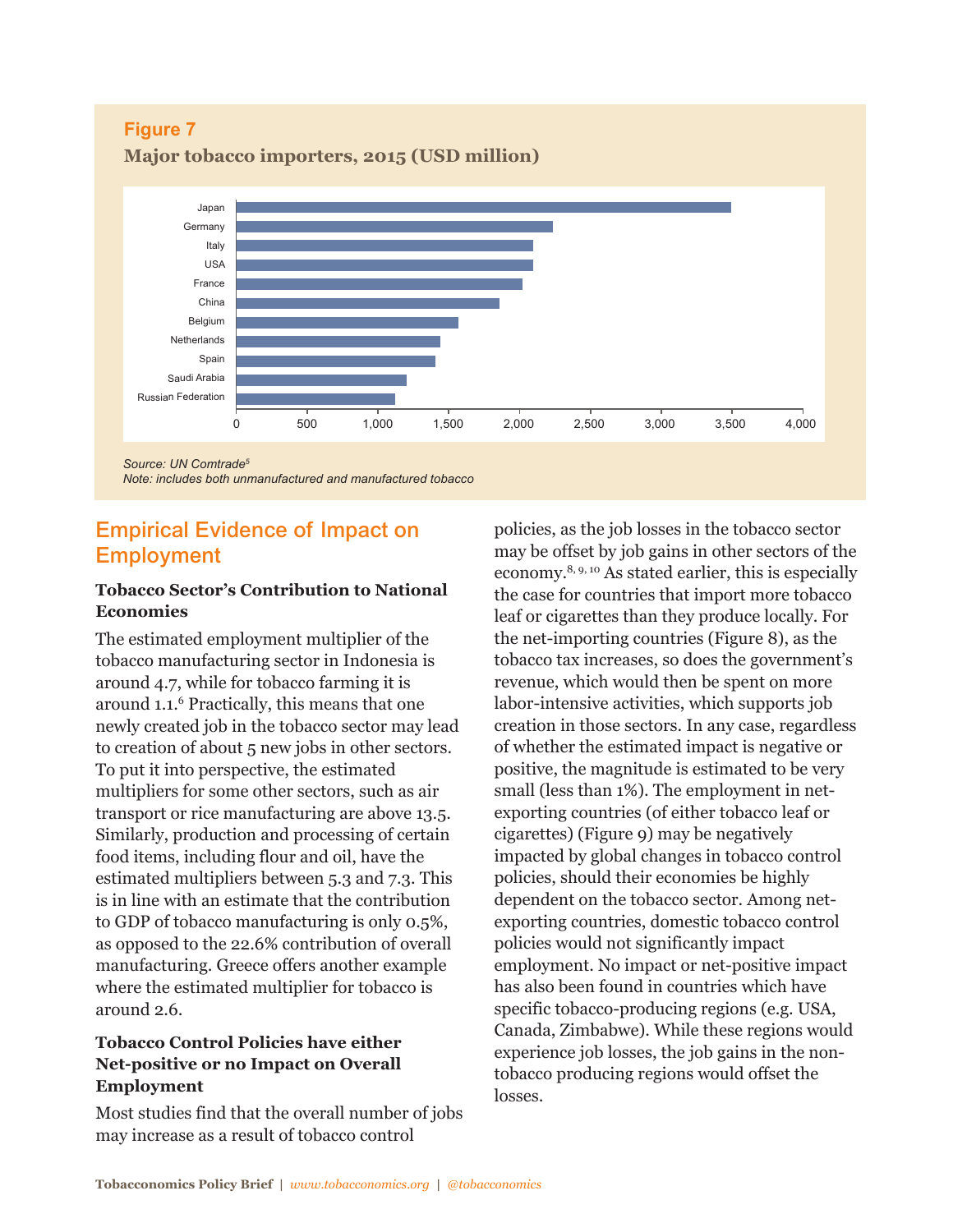

**Major tobacco sector net-importers, 2015 (USD million)**

#### **Governments can Implement Compensation Programs to Tobacco Sector Employees**

The impact of tobacco control policies on tobacco sector employment can be limited by implementing compensation programs that would support farmers in diversifying to other crops and factory workers in transitioning to other sectors. Experience of some countries in implementing such programs shows that, while they are administratively demanding, switching from tobacco to growing other crops is feasible even in regions significantly dependent on tobacco. For example, Canada launched a compensation program in 1987; <sup>11</sup> Brazil focused on three tobacco-growing regions in 2005 (Santa Cruz, Schroeder, and Santa Rosa); <sup>12</sup> and China piloted a program in 2008. 13



*Source: Author's calculations (tobacco sector export – tobacco sector import) using data from UN Comtrade5*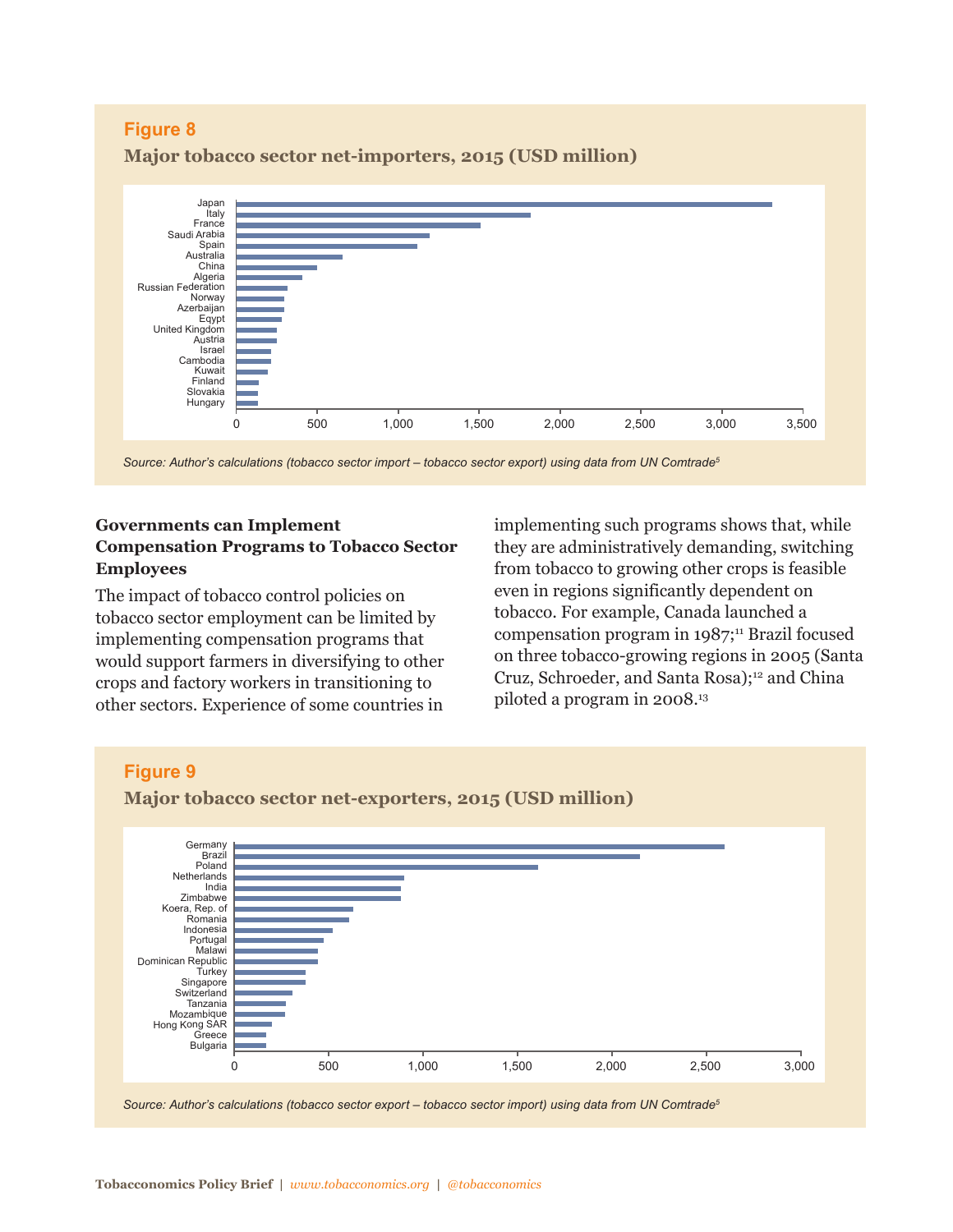#### **Smokers are Relatively Less Productive and Earn Less than Non-smokers**

There is repeated empirical evidence of the wage-gap between smokers and non-smokers. 14, <sup>15</sup> The estimated wage-gap varies depending on the data and methodologies of the studies, but they range from as little as 1.5-3.5% to more than 20%. 16, <sup>14</sup> Different factors have been considered as contributing to such a labor market outcome, from deteriorated health to lower productivity. Smokers also place a higher emphasis on gratification in the present (i.e., by satisfying the immediate craving for tobacco) over their future well-being, and therefore they tend to make relatively lower investments in education and a healthy lifestyle than non-smokers. As a result, the non-smokers' contribution to creating jobs in the non-tobacco sectors of the economy is potentially relatively higher than of the smokers.

# **Conclusion**

Strong tobacco control policies are often resisted by policymakers due to a concern that they may negatively impact employment. This argument is often aggressively advanced by the tobacco industry. Therefore, empirical evidence from rigorous studies is critical to responding to this claim with strong counter arguments.

The tobacco industry creates jobs in different sectors of the economy, but global employment in both tobacco farming and manufacturing has been predominantly concentrated in just a few countries, and even there, the share of tobacco employment in total has been small and declining, due to technological advances and increased productivity largely driven by the tobacco industry itself. Hence, despite an increase in global tobacco consumption, there has been a decline in tobacco employment independent of any tobacco control policy.

The available empirical evidence, mostly based on simulations of sharp declines in consumption, shows either no or net-positive effect of tobacco tax and other tobacco control policies on overall employment, especially in net-importing countries. In the net-exporting countries, global rather than domestic tobacco control policies are more likely to have an impact on employment. Moreover, any loss of employment in the tobacco sector due to higher taxes and prices does not happen sharply and overnight. Rather, it happens gradually, allowing time for the economy to adjust to the change and reallocate resource toward other sectors.

#### **References**

- <sup>1</sup> U.S. National Cancer Institute and World Health Organization. The Economics of Tobacco and Tobacco Control. National Cancer Institute Tobacco Control Monograph 21. NIH Publication No. 16- CA-8029A. Bethesda, MD: U.S. Department of Health and Human Services, National Institutes of Health, National Cancer Institute; and Geneva, CH: World Health Organization, 2016.
- <sup>2</sup> International Labour Organization. Tobacco Sector Employment Statistical Update. Geneva, CH: International Labour Organization, 2014.
- <sup>3</sup> FAOSTAT. Rome, Italy: Food and Agriculture Organization of the United Nations (http://www.fao.org/faostat/en/#data)(accessed April 2018).
- <sup>4</sup> World Development Indicators (WDI). Washington D.C.: The World Bank Group (http://databank.worldbank.org/data/reports.aspx?source=world-development-indicators)(accessed May 2018).
- <sup>5</sup> UN Comtrade. New York City: United Nations (https://comtrade.un.org/data/)(accessed August 2018).
- <sup>6</sup> Ashan A, Wiyono IN. An Analysis of the Impact of Higher Cigarette Prices on Employment in Indonesia. Bangkok: Southeast Asia Tobacco Control Alliance (SEACTA), 2007.